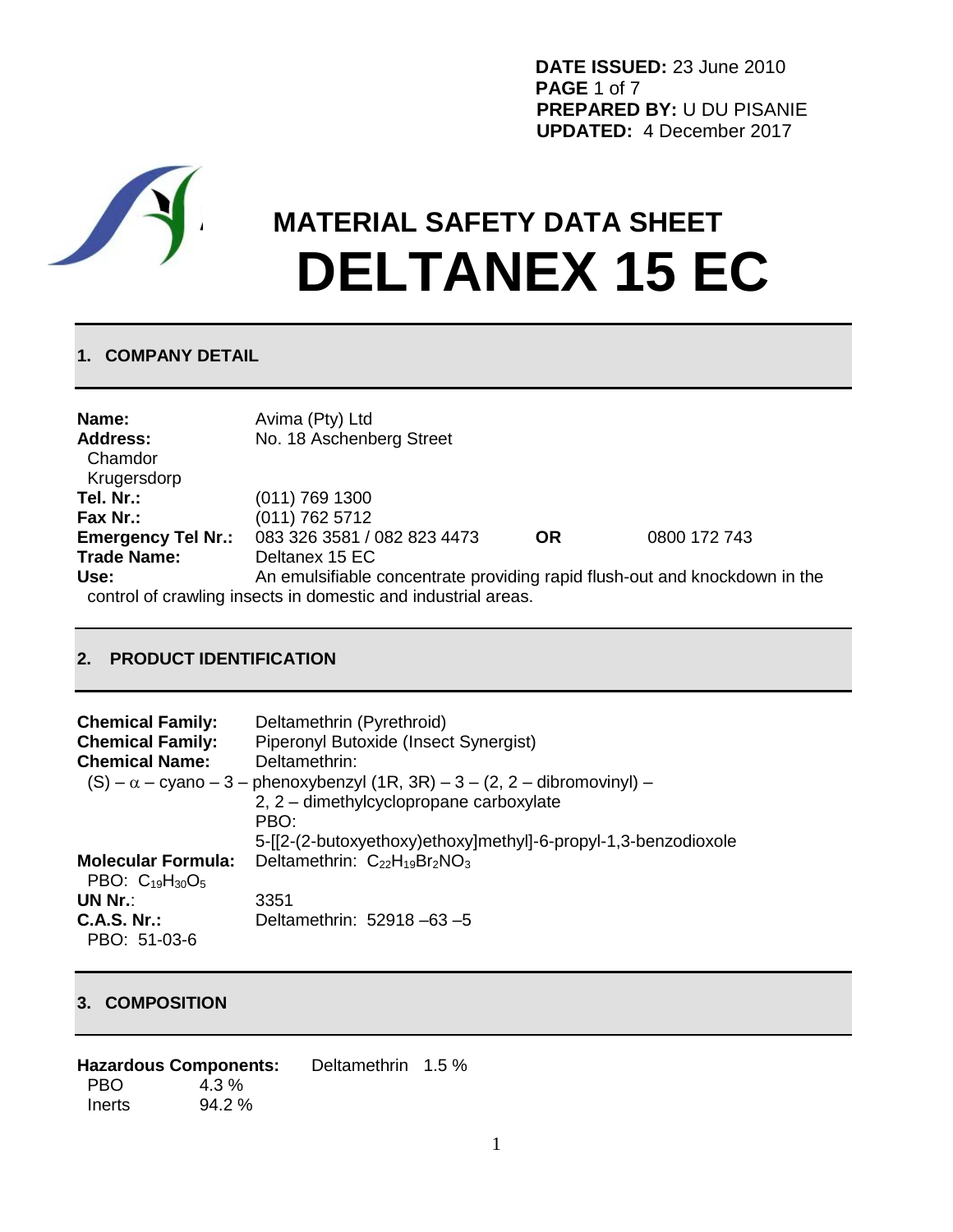# **4. HAZARD IDENTIFICATION**

Flammable liquid. Harmful by inhalation and if swallowed. Irritating to respiratory system. Risk of eye damage. May cause lung damage if swallowed. Repeated exposure may cause skin dryness or cracking. VERY toxic to aquatic organisms, and may cause long-term adverse effects in the aquatic environment.

# **5. FIRST AID MEASURES**

**Eye contact:** Immediately wash eyes with copious amounts of clean water for at least 15 minutes. Obtain medical attention if irritation develops and persists.

- **Skin contact:** Remove contaminated clothing; rinse the affected skin area with plenty of soap and cold water or shower. Do not rub skin hard. Fatty creams and local anesthetic ointment may give some relief. If irritation persists, obtain medical attention.
- **Ingestion:** Keep the patient calm and reassured. Rinse mouth with water. Ensure airway is clear. Do not induce vomiting to avoid risk of the product entering the lungs after ingestion. Never give anything by mouth to an unconscious person.
- **Inhalation:** Remove the patient from the source of poisoning to a well ventilated area and keep him quiet and reassured. Do not apply direct mouth to mouth respiration, use a disposable mouthpiece. If necessary, administer artificial respiration and oxygen or closed chest cardiac massage by trained personnel.

#### **Notes to physician:**

#### **SYMPTOMS:**

- Local: Skin and eye paraesthesia which may be severe, usually transient with resolution within 24 hours. Eye and mucous membrane irritation, cough.
- Systemic: Discomfort in the chest, tachycardia, hypotention, nausea, abdominal pains, diarrhoea, vomiting, dizziness, blurred vision, headache, anorexia, somnolence, coma, convulsions, tremors, prostration.
- Risks: This product contains a pyrethroid.

Must NOT be confused with organophoshorous compounds.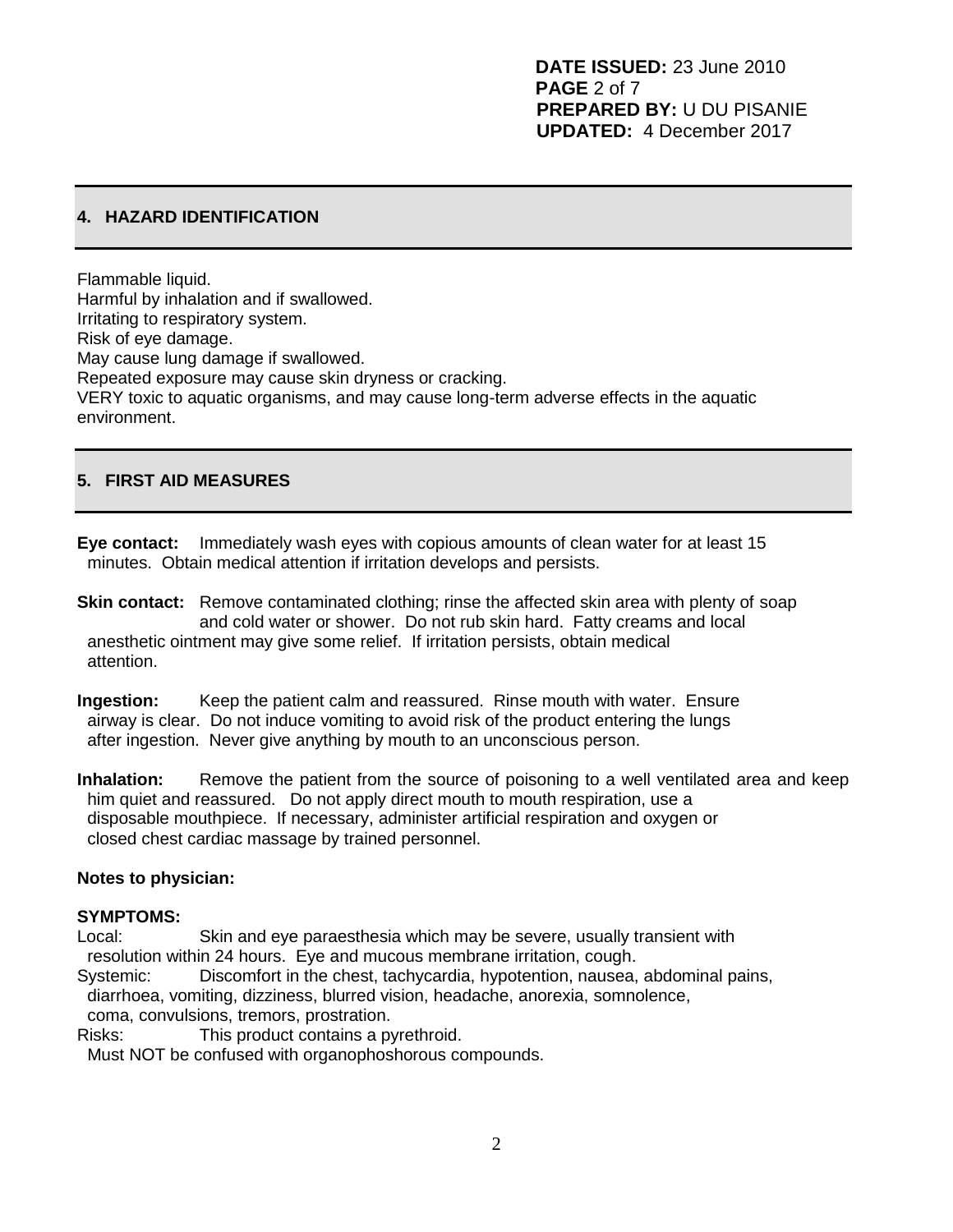#### **TREATMENT:**

Treatment: Local treatment: Initial treatment: symptomatic. Systemic treatment: Initial treatment: symptomatic. Monitoring of respiratory and cardiac functions. Gastric lavage should be considered in cases of significant ingestions within the first 2 hours. However, the application of activated charcoal and sodium sulphate is always advisable. Keep respiratory tract clear. Give oxygen or artificial respiration if needed.

In case of convulsions, a benzodiazepine (e.g. diazepam) should be given according to standard regimens.

If not effective, phenobarbital may be used. Contraindication: atropine. Contraindication: derivatives of adrenaline. There is no specific antidote. Recovery is spontaneous and without sequelae.

# **6. FIRE FIGHTING MEASURES**

**Extinguishing media:** Dry chemical, alcohol resistant foam, carbon dioxide. Do not use high volume water jet.

**Special hazards:** Flammable liquid – flash point >23 ºC. Vapours may travel a considerable distance to a source of ignition and flask back. Toxic gases is possible in case of fire.

**Protective clothing:** Do not breathe fumes in case of fire. Wear self contained breathing apparatus for fire fighting if necessary.

**Specific Methods:** Remove product from areas of fire, or otherwise cool containers with water in order to avoid pressure being built up due to heat. Whenever possible, contain fire-fighting water by diking area with sand or earth.

# **7. ACCIDENTAL RELEASE MEASURES**

#### **Personal Precautions:**

Wear suitable protective clothing, avoid inhalation and skin contact. Eliminate all ignition sources, no smoking in the vicinity.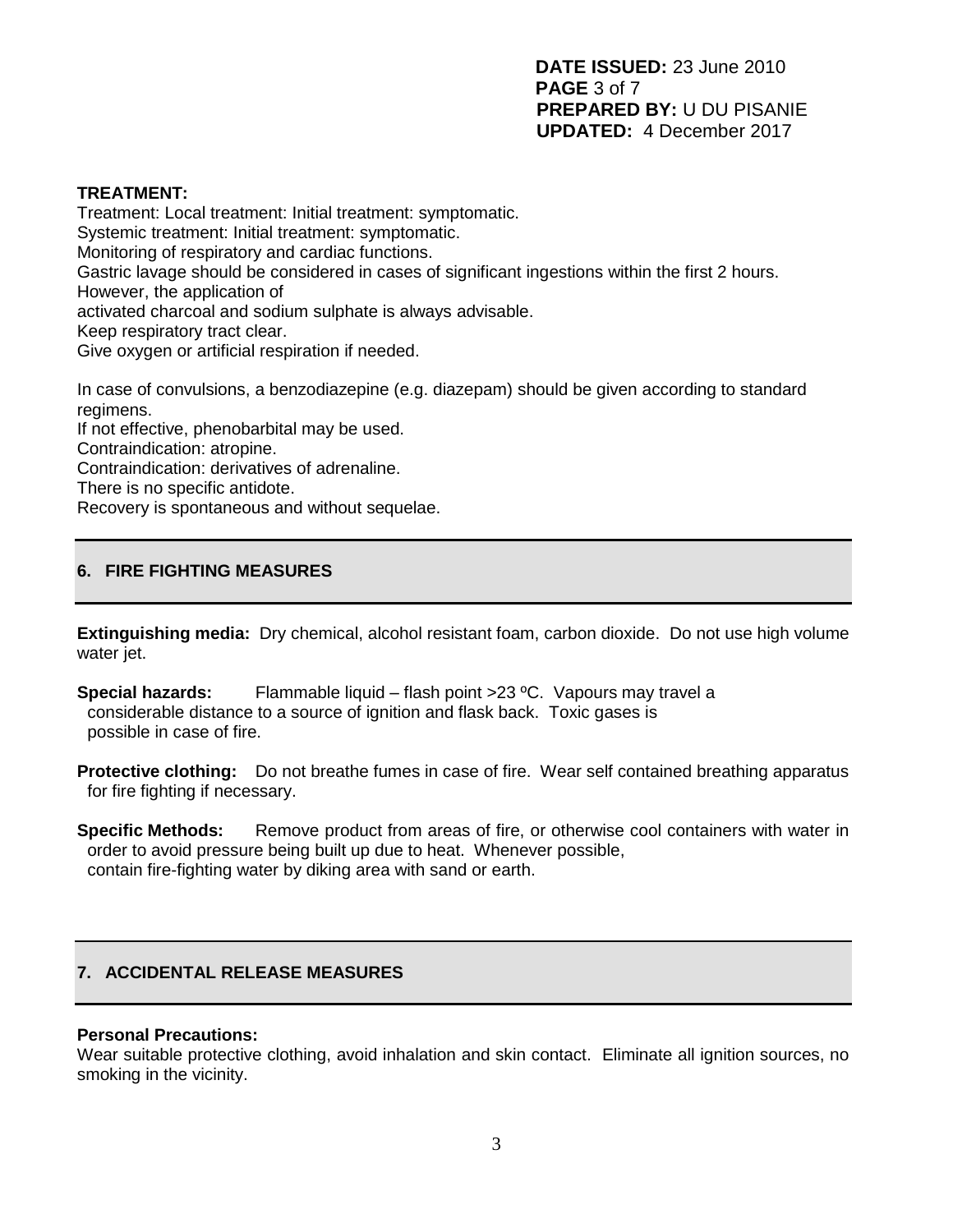**DATE ISSUED:** 23 June 2010 **PAGE** 4 of 7 **PREPARED BY:** U DU PISANIE **UPDATED:** 4 December 2017

#### **Environmental Precautions:**

Prevent contamination of sewers, waterways, low areas, drinking water, crops and other grazing. Toxic to fish, bees and wildlife.

#### Methods for cleaning up:

Keep in suitable, closed containers for disposal. Soak up with inert absorbent material (e.g. sand, silica gel, acid binder, universal binder). Clean floors and contaminated objects with plenty of water.

#### **Prevention of secondary hazard:**

No smoking near naked flames. Inspect for damaged containers and take the necessary precautions. Use water spray to disperse the vapours and protect personnel attempting to stop the leak.

#### **8. HANDLING AND STORAGE**

Storage temperature: 0- 25 °C

# **9. EXPOSURE CONTROLS /PERSONAL PROTECTION**

Ensure that effective ventilation is maintained while handling the product. Wear effective respiratory protection or self contained breathing apparatus. Respiratory protection should only be used to control residual risk of short duration activities, when all reasonably practical steps have been taken to reduce exposure at source e.g. containment and / or local extract ventilation. Always follow respirator manufacturer's instructions regarding wearing and maintenance. Wear protective clothing when handling the product.

Wear gloves and barrier cream on exposed skin. Wash when contaminated. Dispose of when contaminated inside, when perforated or when contamination outside cannot be removed. Wash hands always before eating, drinking, smoking or using the toilet. Wear goggles. Face shield and full length protective clothing and boots must be worn. Wash exposed skin area, face and hands after use. Avoid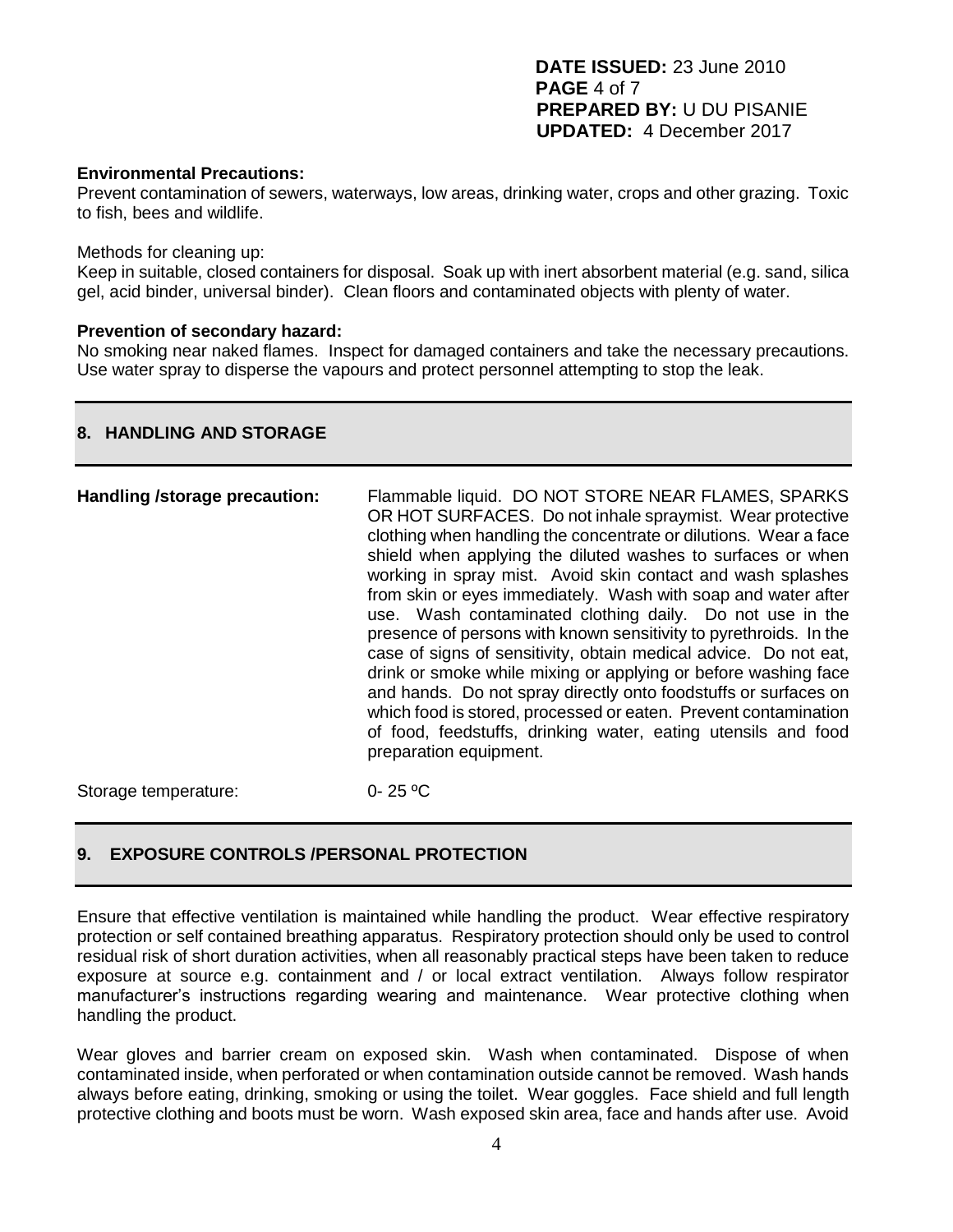# **DATE ISSUED:** 23 June 2010 **PAGE** 5 of 7 **PREPARED BY:** U DU PISANIE **UPDATED:** 4 December 2017

inhalation and skin contact. Wear two layers of clothing whenever possible. Polyester / cotton or cotton overalls should be worn under chemical protection suit and should be professionally laundered frequently. If chemical protection suit is splashed, sprayed or significantly contaminated, decontaminate as far as possible, then carefully remove and dispose of as advised by manufacturer.

#### **10. PHYSICAL AND CHEMICAL CHARACTERISTICS**

| Appearance:                       | Clear, yellow                   |
|-----------------------------------|---------------------------------|
| Form:                             | Emulsifiable concentrate liquid |
| <b>Product stability:</b>         | <b>Stable</b>                   |
| <b>Explosive properties: None</b> |                                 |
| <b>Flash point:</b>               | 43 $^{\circ}$ C                 |
| <b>Solubility in water:</b>       | Emulsifiable with water         |

# **11. STABILITY AND REACTIVITY DATA**

**Conditions to avoid:** Extremes of temperature and direct sunlight.

**Hazardous reactions:** No hazardous reactions when stored and handled according to prescribed instructions. Stable under recommended storage conditions.

#### **12. TOXICOLOGICAL INFORMATION**

| Acute oral LD50:   |
|--------------------|
| Acute dermal LD50: |
| Inhalation:        |

**Piperonyl Butoxide by Deltamethrin** Rat:  $7500 \text{ mg/kg}$  $7500 \text{ mg/kg}$  $7500 \text{ mg/kg}$  $7500 \text{ mg/kg}$   $>2000 \text{ mg/kg}$ Rat: >7950 mg/kg 2000 mg/kg Rat:  $>5.9$  [mg/](file:///C:/Program%20Files/BCPEPM/ePM2%20A:167)l 2.2 mg/l

# **13. ECOLOGICAL INFORMATION**

#### **Very toxic to aquatic organisms.**

| Birds:   | Mallard ducks >4640 mg/kg                          |
|----------|----------------------------------------------------|
| Fish:    | Toxic to fish under laboratory conditions          |
| Daphnia: | $3.5 \text{ u}$ g/l                                |
| Algae:   | $>9.1$ mg/l                                        |
| Bees:    | Toxic to bees (oral) 79 ng/bee (contact) 51 ng/bee |
| Worms:   | >1290 mg/kg soil                                   |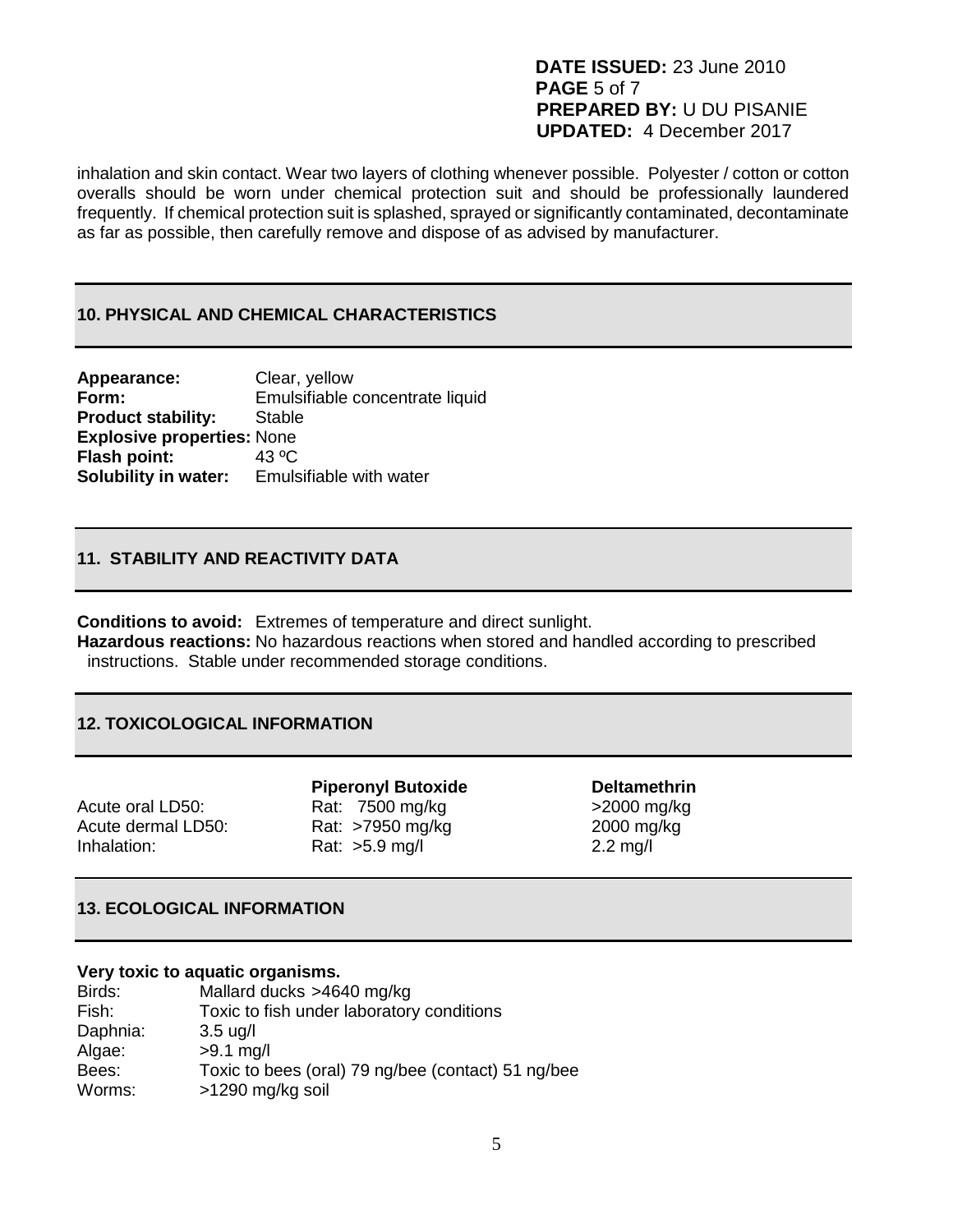#### **14. DISPOSAL CONSIDERATION**

#### **Disposal methods:** Soak up liquid spillage with dry sand, sweep up and dispose of as if toxic and flammable waste in accordance with local / national regulations.

Residue to be disposed of as if toxic and flammable waste in accordance with local / national regulations.

**Disposal packaging:** Invert the empty container over the spray or mixing tank and allow to drain for at least 30 seconds after the flow has slowed down to a drip. Thereafter rinse the container three times with a volume of water equal to a minimum of 1 % of that of the container. Add the rinses to the contents and the spray tank and destroy the empty container by perforation and flattening and dispose of as toxic waste in accordance with local / national regulations. Do not use for any other purpose.

### **15. TRANSPORTATION DATA**

| <b>UN Number:</b><br><b>Hazardous Description Label:</b><br>$>=23 °C$ | 3351<br>Pyrethroid pesticide, liquid, toxic, flammable, # flash point |
|-----------------------------------------------------------------------|-----------------------------------------------------------------------|
| <b>UN Hazard Class:</b>                                               | 6.1                                                                   |
| <b>UN Packing Group:</b>                                              | Ш                                                                     |
| <b>Marine Pollutant</b>                                               |                                                                       |

# **16. REGULATORY INFORMATION**

| Risk phrases: | Flammable<br>R <sub>10</sub>                                 |
|---------------|--------------------------------------------------------------|
| R20/22        | Harmful by inhalation and if swallowed                       |
| R37           | Irritating to respiratory system                             |
| R41           | Risk of serious damage to eyes                               |
| R50/53        | Very toxic to aquatic organisms, may cause long-term adverse |
|               | effects in the aquatic environment.                          |
| R65           | Harmful, may cause lung damage if swallowed                  |
| R66           | Repeated exposure may cause skin dryness or cracking.        |

Safety phrases: S26 Incase of contact with eyes, rinse immediately with plenty of water and seek medical advice.

S35 This material and its container must be disposed of in a safe way.